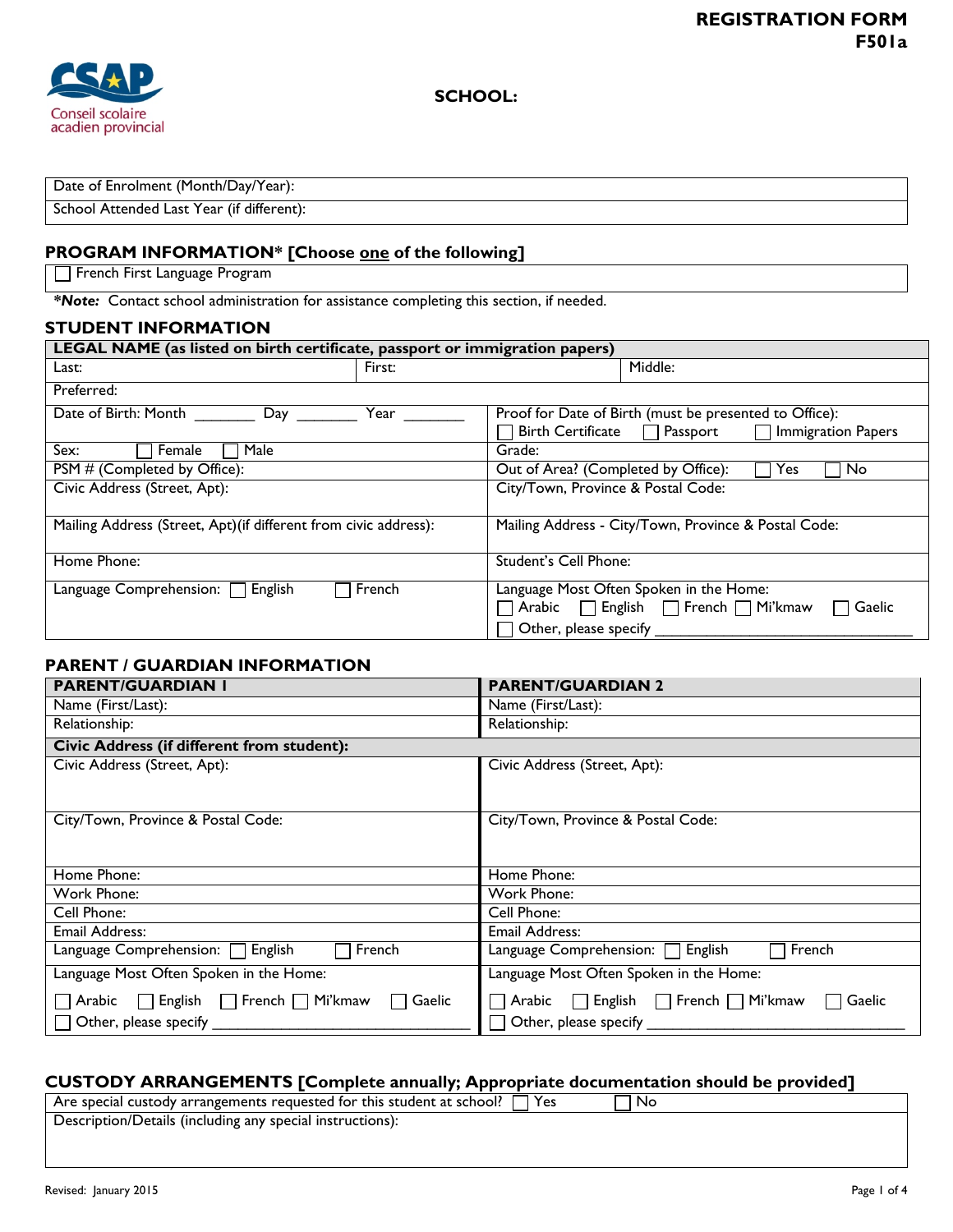# **REGISTRATION FORM F501a**

# **EMERGENCY CONTACT(S) [Other than Parent(s)/Guardian(s)]**

| $\cdot$ $\cdot$ $\cdot$ $\cdot$<br>Contact I  | <b>Contact 2</b>                              | <b>Contact 3</b>                                         |
|-----------------------------------------------|-----------------------------------------------|----------------------------------------------------------|
| Name (First/Last):                            | Name (First/Last):                            | Name (First/Last):                                       |
|                                               |                                               |                                                          |
| Relationship:                                 | Relationship:                                 | Relationship:                                            |
| Home Phone:                                   | Home Phone:                                   | Home Phone:                                              |
| Work Phone:                                   | Work Phone:                                   | Work Phone:                                              |
| Cell Phone:                                   | Cell Phone:                                   | Cell Phone:                                              |
| Language Comprehension:                       | Language Comprehension:                       | Language Comprehension:                                  |
| $\Box$ English<br>$\Box$ French               | $\sqcap$ French<br>$\Box$ English             | $\Box$ French<br>$\Box$ English                          |
| Language Most Often Spoken in the Home:       | Language Most Often Spoken in the Home:       | Language Most Often Spoken in the Home:                  |
| $\Box$ English $\Box$ French<br>$\Box$ Arabic | $\Box$ English $\Box$ French<br>$\Box$ Arabic | $\Box$ Arabic<br>$\Box$ English $\Box$ French            |
| $\Box$ Mi'kmaw $\Box$ Gaelic<br>□ Other,      | Mi'kmaw ∏ Gaelic<br>$\Box$ Other,             | $\mid$ Mi'kmaw $\quad \bigsqcup$ Gaelic<br>$\Box$ Other, |
| please specify                                | please specify                                | please specify                                           |

# **MEDICAL INFORMATION [Complete Annually]**

| Doctor's Name:                                                                                                       | , ,<br>Doctor's Phone:                                                   | Provincial Health Card No.: | Health Card Expiry Date<br>$(mm/dd/yyyy)$ : |
|----------------------------------------------------------------------------------------------------------------------|--------------------------------------------------------------------------|-----------------------------|---------------------------------------------|
|                                                                                                                      | Does your child have any potential, life-threatening medical conditions? | No<br>Yes                   |                                             |
| If YES*, please check one or more of the following:                                                                  |                                                                          |                             |                                             |
| $\Box$ Allergies (Severe Allergic Reaction)<br>Anxiety/Depression                                                    |                                                                          |                             |                                             |
| Asthma                                                                                                               | <b>Diabetes</b>                                                          |                             |                                             |
| $\Box$ Epilepsy/Seizure                                                                                              |                                                                          | Heart Condition             |                                             |
| $\Box$ Flight Risk (due to diagnosed medical condition)                                                              |                                                                          |                             |                                             |
| $\Box$ Other potential, life-threatening medical condition, please specify:                                          |                                                                          |                             |                                             |
| *Note: Please contact a school official to complete an Individual Health/Emergency Care Plan.                        |                                                                          |                             |                                             |
| Please specify any medications as well as medical response and instructions that may be necessary:                   |                                                                          |                             |                                             |
|                                                                                                                      |                                                                          |                             |                                             |
|                                                                                                                      |                                                                          |                             |                                             |
| Does your child have special needs which may require individual programming?<br>No<br>Yes<br>If YES, please specify: |                                                                          |                             |                                             |
|                                                                                                                      |                                                                          |                             |                                             |
|                                                                                                                      |                                                                          |                             |                                             |
|                                                                                                                      |                                                                          |                             |                                             |

#### **SIBLINGS**

| Please list all children in your family who attend school. If you require additional space, please attach a separate page. |       |               |
|----------------------------------------------------------------------------------------------------------------------------|-------|---------------|
| <b>Name (First/Last)</b>                                                                                                   | Grade | <b>School</b> |
|                                                                                                                            |       |               |
|                                                                                                                            |       |               |
|                                                                                                                            |       |               |
|                                                                                                                            |       |               |

# **TRANSPORTATION [To be completed by Parents or the School Office]**

| Special Needs Transportation required? $\Box$ Yes | No                                        |
|---------------------------------------------------|-------------------------------------------|
| $\Box$ School Bus<br>Public Bus Pass              | Walk                                      |
| <b>Bus Route:</b>                                 |                                           |
| AM Route:                                         | PM Route:                                 |
| AM Stop Location:                                 | PM Stop Location:                         |
|                                                   |                                           |
| <b>Bus Driver:</b>                                | <b>Bus Driver:</b>                        |
| Eligibility:                                      | <b>Bus Type:</b>                          |
|                                                   | $\sqsupset$ School Bus<br>Public Bus Pass |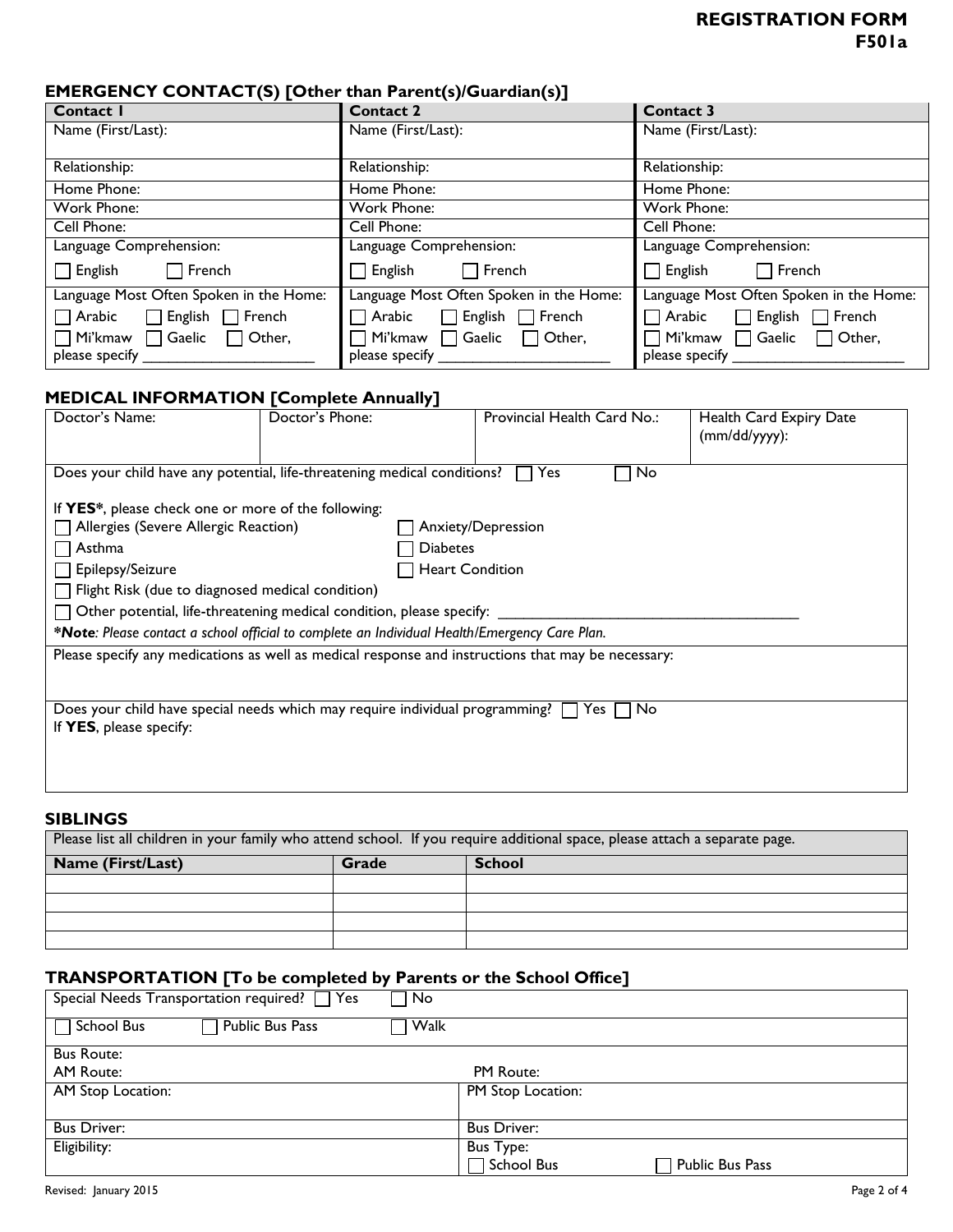# **REGISTRATION FORM F501a**

| Eligible<br>Administration Permission<br>Not<br>Eligible                                                                                                                                                                                                                                                                                                                                                                                                                                                                                   |                                                                                                                                                   |  |  |
|--------------------------------------------------------------------------------------------------------------------------------------------------------------------------------------------------------------------------------------------------------------------------------------------------------------------------------------------------------------------------------------------------------------------------------------------------------------------------------------------------------------------------------------------|---------------------------------------------------------------------------------------------------------------------------------------------------|--|--|
| Reason for Administration Override:                                                                                                                                                                                                                                                                                                                                                                                                                                                                                                        |                                                                                                                                                   |  |  |
| <b>ALTERNATE BUSSING INFORMATION [To Be Completed By Office]</b><br>home residence. Within reason, the school will make arrangements to accommodate these requests.                                                                                                                                                                                                                                                                                                                                                                        | Under special circumstances, some children may require alternate pick up and/or drop off locations to/from school and a location other than their |  |  |
| PM<br>AM                                                                                                                                                                                                                                                                                                                                                                                                                                                                                                                                   | <b>Both</b>                                                                                                                                       |  |  |
| Street:                                                                                                                                                                                                                                                                                                                                                                                                                                                                                                                                    | City, Province & Postal Code:                                                                                                                     |  |  |
|                                                                                                                                                                                                                                                                                                                                                                                                                                                                                                                                            |                                                                                                                                                   |  |  |
| Contact Name (First/Last):                                                                                                                                                                                                                                                                                                                                                                                                                                                                                                                 | <b>Contact Phone:</b>                                                                                                                             |  |  |
| <b>UNEXPECTED EARLY CLOSURE INSTRUCTIONS</b>                                                                                                                                                                                                                                                                                                                                                                                                                                                                                               |                                                                                                                                                   |  |  |
| In the event that school must close early, indicate alternative arrangements you want for your child.                                                                                                                                                                                                                                                                                                                                                                                                                                      |                                                                                                                                                   |  |  |
|                                                                                                                                                                                                                                                                                                                                                                                                                                                                                                                                            |                                                                                                                                                   |  |  |
| INTERNATIONAL/IMMIGRANT STUDENT INFORMATION                                                                                                                                                                                                                                                                                                                                                                                                                                                                                                |                                                                                                                                                   |  |  |
| Please select one of the following:                                                                                                                                                                                                                                                                                                                                                                                                                                                                                                        |                                                                                                                                                   |  |  |
| Nova Scotia International Student Program (NSISP) Participant:                                                                                                                                                                                                                                                                                                                                                                                                                                                                             |                                                                                                                                                   |  |  |
| Students who attend a school in Nova Scotia as a participant in NSISP. NSISP students live with a host family, have medical<br>insurance, and pay tuition to attend school. Students are eligible to receive high school credits and the Nova Scotia High<br>School Graduation Diploma if credit requirements have been achieved.                                                                                                                                                                                                          |                                                                                                                                                   |  |  |
| Exchange Student:                                                                                                                                                                                                                                                                                                                                                                                                                                                                                                                          |                                                                                                                                                   |  |  |
| Students who have registered with an approved company or organization to attend school in Nova Scotia. For a complete list<br>of eligible companies, please consult the list published by the Department of Education and Early Childhood Development.<br>Students must provide proof of medical insurance. Exchange students are not eligible to graduate from a NS high school.                                                                                                                                                          |                                                                                                                                                   |  |  |
| Fee-paying Students (excluding NSISP and Exchange Students):                                                                                                                                                                                                                                                                                                                                                                                                                                                                               |                                                                                                                                                   |  |  |
| Students who have obtained their own Study Permit (issued by Citizenship and Immigration Canada) to attend school or<br>students who are studying for less than 6 months without a Study Permit. These students live with a relative, family friend or<br>an arranged custodian. They are required to present to the school proof of medical insurance, proof of fee paid to the school<br>board and a Letter of Acceptance issued by the School Board to attend school. These students are eligible to graduate from a<br>NS high school. |                                                                                                                                                   |  |  |
| Permanent Resident Student (Non-tuition paying students):                                                                                                                                                                                                                                                                                                                                                                                                                                                                                  |                                                                                                                                                   |  |  |
| Parent(s)/student(s) are not yet citizens; includes refugees and refugee claimants.<br>Parents are asked to provide proof of the student's immigration status (one of the following):<br>Record of Landing (IMM1000), confirmation of Permanent Residence (IMM5292), or Permanent Resident Card                                                                                                                                                                                                                                            |                                                                                                                                                   |  |  |
| Expiry Date: Month _____________ Day___________ Year___________                                                                                                                                                                                                                                                                                                                                                                                                                                                                            |                                                                                                                                                   |  |  |
| Temporary Resident Student (Non-tuition paying students):                                                                                                                                                                                                                                                                                                                                                                                                                                                                                  |                                                                                                                                                   |  |  |
| Parent(s) are in Canada and have either a Work Permit or Study Permit. If the parent's Work Permit is for longer than 12<br>months, the family is eligible for MSI Health Insurance immediately.                                                                                                                                                                                                                                                                                                                                           |                                                                                                                                                   |  |  |
| Parent Work Permit                                                                                                                                                                                                                                                                                                                                                                                                                                                                                                                         | Expiry Date of Permit:                                                                                                                            |  |  |
| Parent Study Permit                                                                                                                                                                                                                                                                                                                                                                                                                                                                                                                        | Month _____________ Day____________ Year___________                                                                                               |  |  |
| Country of Origin:                                                                                                                                                                                                                                                                                                                                                                                                                                                                                                                         |                                                                                                                                                   |  |  |
| Medical Insurance:<br>Yes                                                                                                                                                                                                                                                                                                                                                                                                                                                                                                                  | $\neg$ No                                                                                                                                         |  |  |

Revised: January 2015Page 3 of 4 **SELF-IDENTIFICATION [Completion of the Aboriginal Identity and Ancestry categories is voluntary.]**